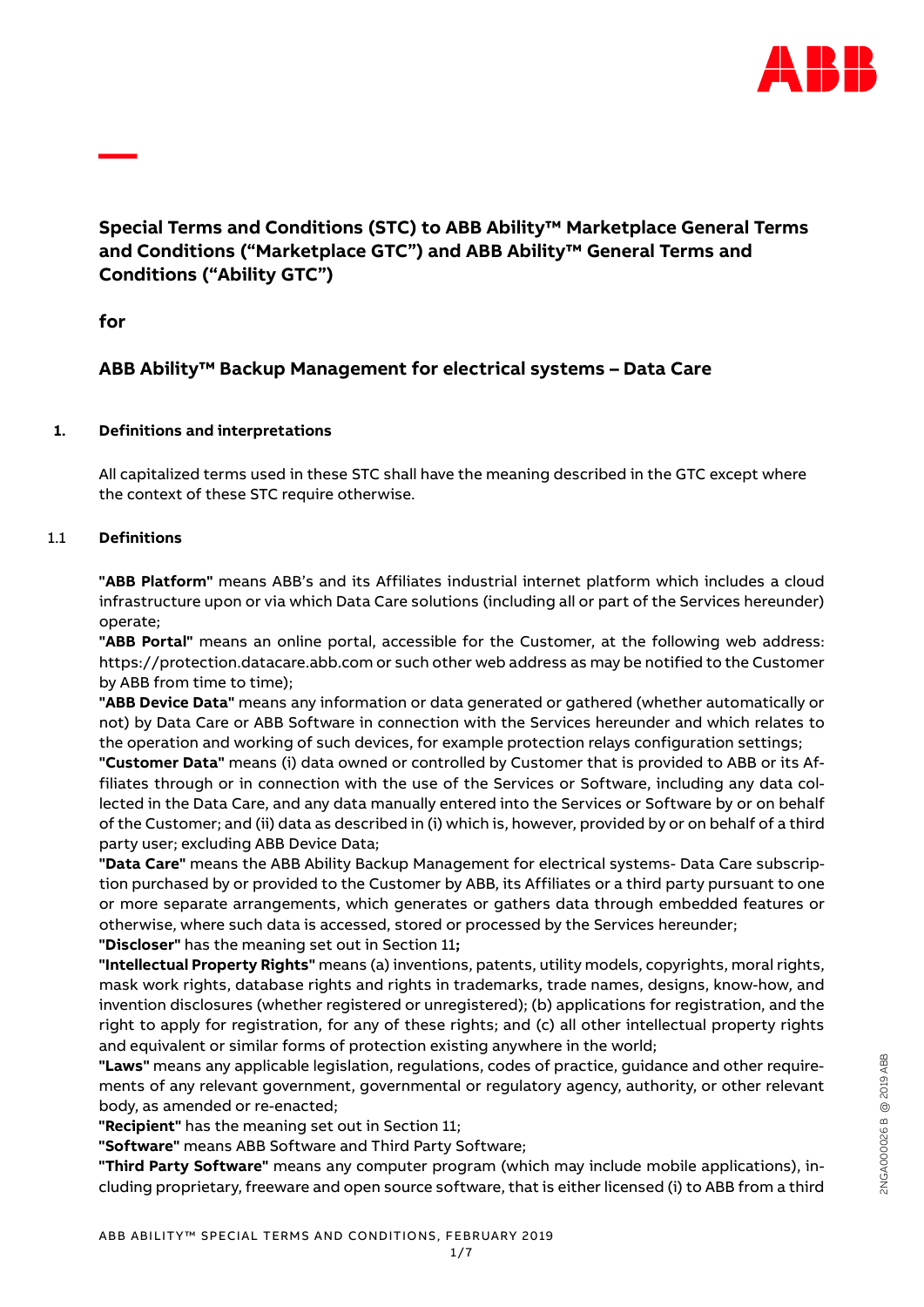party, identified in an Order as Third Party Software and sublicensed to the Customer for use as part of the Services under separate terms and conditions, or (ii) by the Customer from third parties.

#### **2. Scope**

These Special Terms and Conditions (STC) relate to the ABB Ability™ Backup Management for electrical systems – **Data Care**.

## **3. Product/Service description**

ABB's advanced, web-based data-sharing and backup service – Data Care – allows sharing of technical information on protection and control relays throughout their entire life cycle. Relay configuration files, disturbance recordings, technical solutions, line diagrams and various related documents are accessible online, stored in a structured storage space.

Data Care is set up and administered by an Account Administrators as defined in the Subscription Roles below authorized by the Customer. The Account Administrators prepare the structure up to the substation level and grant access to Customer employees, ABB employees and subcontractors such as third-party service providers for as far as required. The authorized users can then freely add switchgears / bays / relays and upload / download configuration files, documents etc. into different nodes in the structure. The possibility to upload and download files and the user management interface is available at all times through the web portal. The storage servers are secured against attacks and backed up to prevent loss of data during server maintenance.

The Account Administrator rights to Data Care are provided exclusively to the named and registered employees of the Customer. The user who buys the Data Care subscription from Marketplace automatically acts as an Account Administrator for the purchased subscription. The Account Administrator privileges do not extend to subcontractors, third party engineering or service companies, or any other third parties. The third parties can be granted access to Data Care by Account Administrators. Sharing of logins and/or passwords is strictly prohibited and it is the sole responsibility of Customer to administer and control. Account Administrator grants access to ABB authorized personnel in the role of ABB Analyst to access the stored files with rights to read the content of all files. ABB Analysts as defined in the Subscription Roles below can provide Data Care related support to the Account Administrator. The user management feature is available in the Data Care account settings. After granting access, users will have the role ABB Analyst, Account Administrator, Engineer. All users under the license subscription are visible in user's list under User management menu.

In addition to the Account Administrator role, the Data Care service also contains an ABB Administrator role. The ABB Administrator rights to the Data Care are provided exclusively to a registered full time employee of ABB. The ABB Administrator role is not visible in the user's list and is not required to be granted access rights by the Account Administrator. The ABB Administrator has full access rights to read, monitor, access the content of all the data in Data Care. In addition, only the ABB Administrator can access special administrative tools that are required to be maintained for functioning of Data Care features. The ABB Administrator role is required to monitor and provide support to ABB Analysts with respect to Data Care accounts.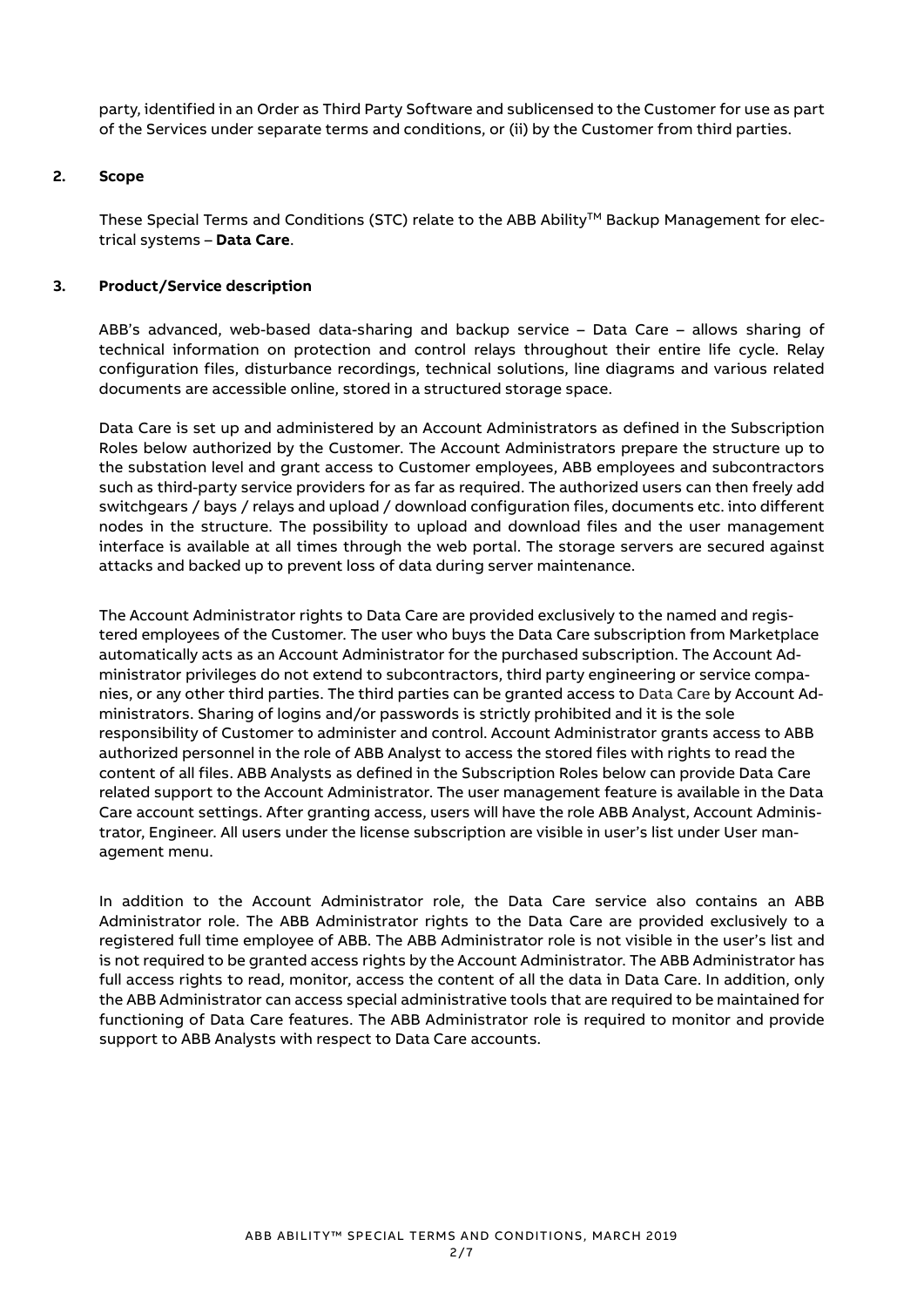Main subscription roles and rights for the agreed service contract are the following:

| <b>Subscription roles</b>    | <b>Subscription rights</b>                                           |
|------------------------------|----------------------------------------------------------------------|
| <b>ABB Analyst</b>           | ABB authorized employee in customer country assigned as Analyst      |
|                              | who has the access rights concerning to following features in Data   |
|                              | Care such as but not limited to,                                     |
|                              | Main page                                                            |
|                              | Company information                                                  |
|                              | Account license information                                          |
|                              | <b>Graphical structure</b>                                           |
|                              | License subscriptions                                                |
|                              | User management                                                      |
|                              | Company management                                                   |
|                              | Substation management                                                |
|                              | My relays                                                            |
|                              | <b>Upload file</b>                                                   |
|                              |                                                                      |
| <b>Account Administrator</b> | Customer authorized employee assigned as Account Administrator       |
|                              | who has the access rights concerning to following features in Data   |
|                              | Care such as,                                                        |
|                              | Main page                                                            |
|                              | Company information                                                  |
|                              | Account license information                                          |
|                              | <b>Graphical structure</b>                                           |
|                              | License subscriptions                                                |
|                              | User management                                                      |
|                              | Company management                                                   |
|                              | Substation management                                                |
|                              | My relays                                                            |
|                              | <b>Upload file</b>                                                   |
|                              | Service request                                                      |
|                              | Activity report                                                      |
|                              | Recycle bin                                                          |
| Engineer<br>(Customer        | Account Administrators' own company employee or customer au-         |
| employees<br>company         | thorized subcontractors' employee assigned as engineer who has       |
| Subcontractor employees)     | the access rights concerning to following features in Data Care such |
|                              | as.                                                                  |
|                              | Main page                                                            |
|                              | Company information                                                  |
|                              | <b>Graphical structure</b>                                           |
|                              | Substation management                                                |
|                              | My relays                                                            |
|                              | <b>Upload file</b>                                                   |
|                              | Service request                                                      |
|                              | Recycle bin                                                          |

Support required in analyzing any of the technical data stored in Data Care is not included in the scope.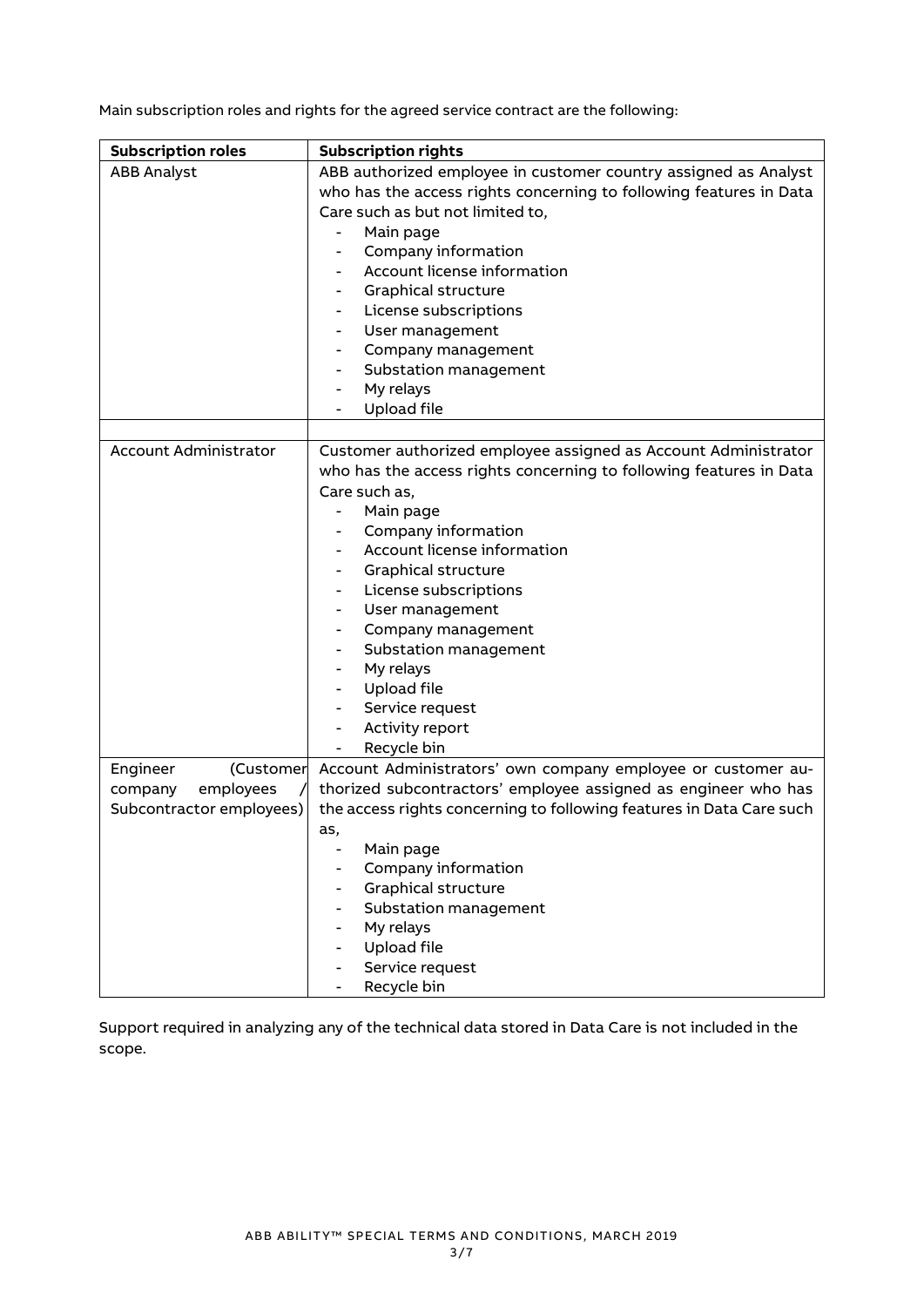## **4. Service Level Objectives**

- 4.1 Access to the Data Care application can be activated at: [https://protection.datacare.abb.com](https://protection.datacare.abb.com/)
- 4.2 ABB may make any reasonable changes to the Services and/or change or remove features or functionality of the Services and/or the Software from time to time that (i) are necessary to comply with any applicable Laws or safety or security requirement; or (ii) do not materially adversely affect the nature or quality of the Services and/or the Software.
- 4.3 ABB may provide reports or access to data and reports as part of the Services. Reports are based on the Customer Data stored in Data Care. Such data is subject to availability while generating the report and may not fully accurately reflect the status of the complete data stored as on the date and time of the report generation. Accordingly, the reports may not fully accurately describe the status of the stored data and the actual operational data may differ from reports and the outcome of data analysis. The reports shall be used as a means of guidance and any decision based on the information provided in a report is taken at Customer's own risk.
- 4.4 Customer use of the Services and access to reports and data will require Customer to access Data Care with an Account Administrator Account.

#### **5. Licensing Terms**

- 5.1 ABB hereby grants to the Customer a non-exclusive, non-transferable license to use the Data Care Service for the period set out in the Order for the purposes of receiving the Services provided by ABB under the Contract.
- 5.2 The Customer shall have no right to access, copy, alter, make publicly available or in any other way exploit or use the ABB Software / services, including the source code of the ABB Software. The Customer shall have no right to remove or attempt to remove any Software that is embedded in the Data Care Service or to use such Software in any way separate from or unrelated to the Data Care Services. The Customer agrees that it shall not, except to the extent that such actions are explicitly permitted by mandatory applicable Laws, attempt to reverse compile, decompile, disassemble or reverse engineer the Software, nor shall it amalgamate, amend, incorporate, modify, reproduce or otherwise alter the same into or with any other software.
- 5.3 ABB may remotely install updates or upgrades to the Data Care application with or without notice to Customer. ABB may further recommend to Customer to install updates or upgrades to the Software as well as to Customer provided infrastructure or software. Updates or upgrades shall be governed by the terms and conditions of this Agreement unless such updates or upgrades are accompanied by a separate license provided by ABB in which case the terms and conditions of such separate license will govern. Notwithstanding the foregoing, except to the extent specifically set out otherwise in the Contract, ABB is not obliged to provide any updates or upgrades to the Software.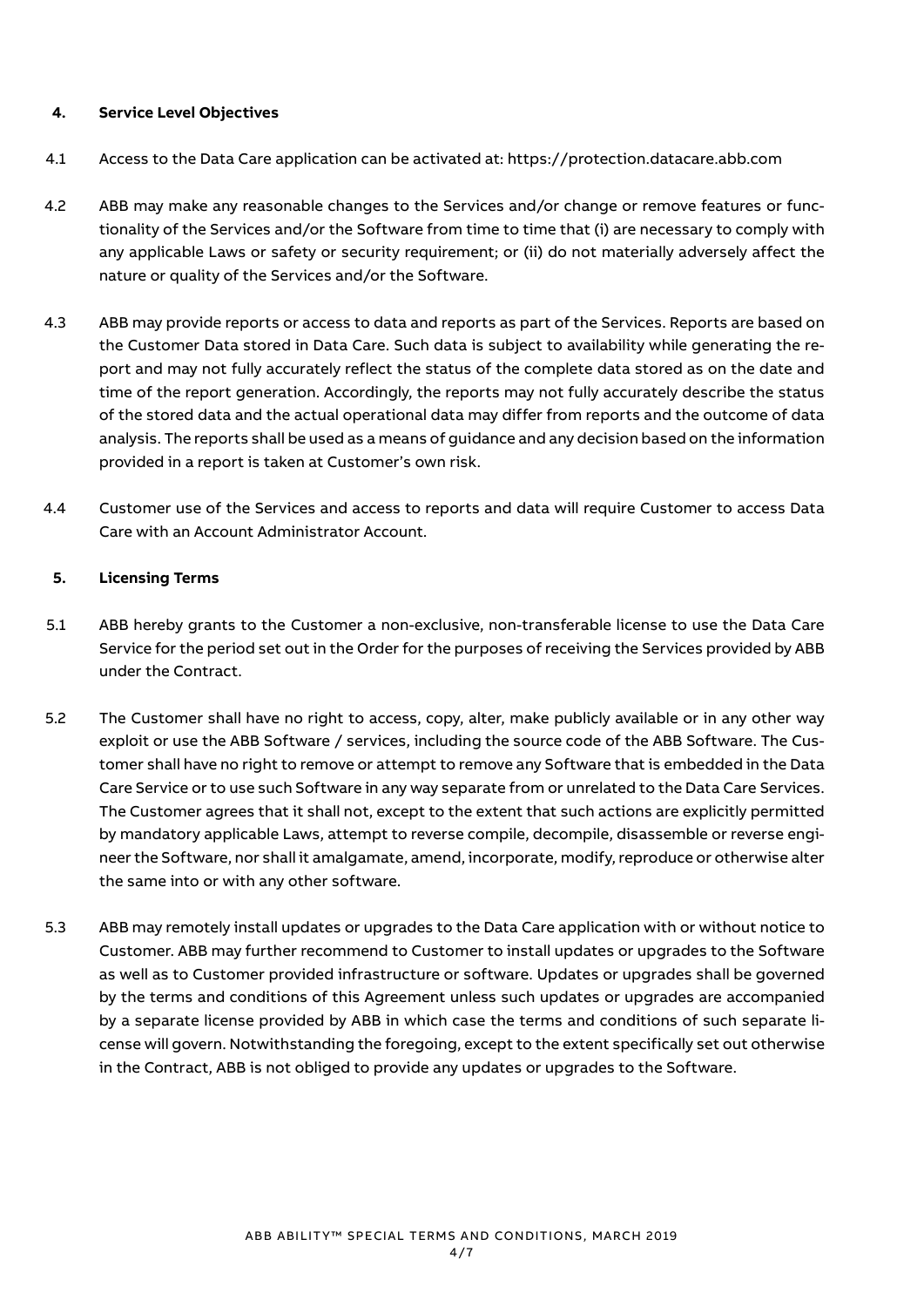5.4 Customer is solely responsible and liable for any Customer or Third Party Software that it connects to or otherwise uses with the Services and must comply with any third party terms and conditions, including any third party end-user license agreement relating to such Third Party Software. If Customer procures Third Party Software through ABB as specified in an Order, Customer must comply with any third party terms and conditions, including any third party end-user license agreement attached to or referred to in the Order relating to such Third Party Software.

# **6. ABB Portal Licensing Terms**

The Customer's use of the Services or Software will require the Customer to establish an account on the ABB Portal. Failing to do so will not relieve the Customer of its obligation to make any payments to ABB in accordance with the Contract but will mean that the Customer is unable to receive the Services or Software.

# **7. Third party users**

- 7.1 The Customer may (i) activate the Services; (ii) download or make the Software available; and/or (iii) establish access to the ABB Portal, on behalf of a third party (for example Customer's own customers) for purposes of including the Services into its own services to such third party. The right granted to such third party must be limited to a limited, internal, nontransferable, non-exclusive right to receive the Services, use the Software and access the ABB Portal solely for purposes of using the Data Care Service and subject to and in accordance with (a) the license and use terms and conditions of this Agreement, in particular Sections 5, 6, 8; and (b) the terms and conditions specified in the Order. The Customer shall be fully responsible and liable to ABB for all acts and omissions of such third party.
- 7.2 The Customer must ensure that it obtains all necessary rights and consents from the third party to permit ABB to share data as described in (ii) of the definition of "Customer Data" and as may be further described in the Order with the Customer.
- 7.3 The Customer must ensure that the third party (i) acknowledges and agrees to the Acceptable Use Policy and ABB's suspension rights in the GTC; and (ii) represents and warrants that it is not located in a country that is subject to a U.S. or other country government embargo, and that it is not listed on any U.S. or other country government list of prohibited or restricted parties.
- 7.4 The Customer acknowledges, and must ensure the third party acknowledges, that the respective agreement is solely between the Customer and the third party and that the third party is not a beneficiary of the Contract. The Customer shall ensure that the Customer is solely responsible towards the third party for addressing any claims, demands, losses, liabilities, damages, costs or expenses arising out of or in connection with the third party's use of the Services, the Software and/or the ABB Portal. The Customer shall defend ABB and indemnify and hold ABB harmless against any such claims, demands, losses, liabilities, damages, costs or expenses regardless whether based on contract, tort or otherwise.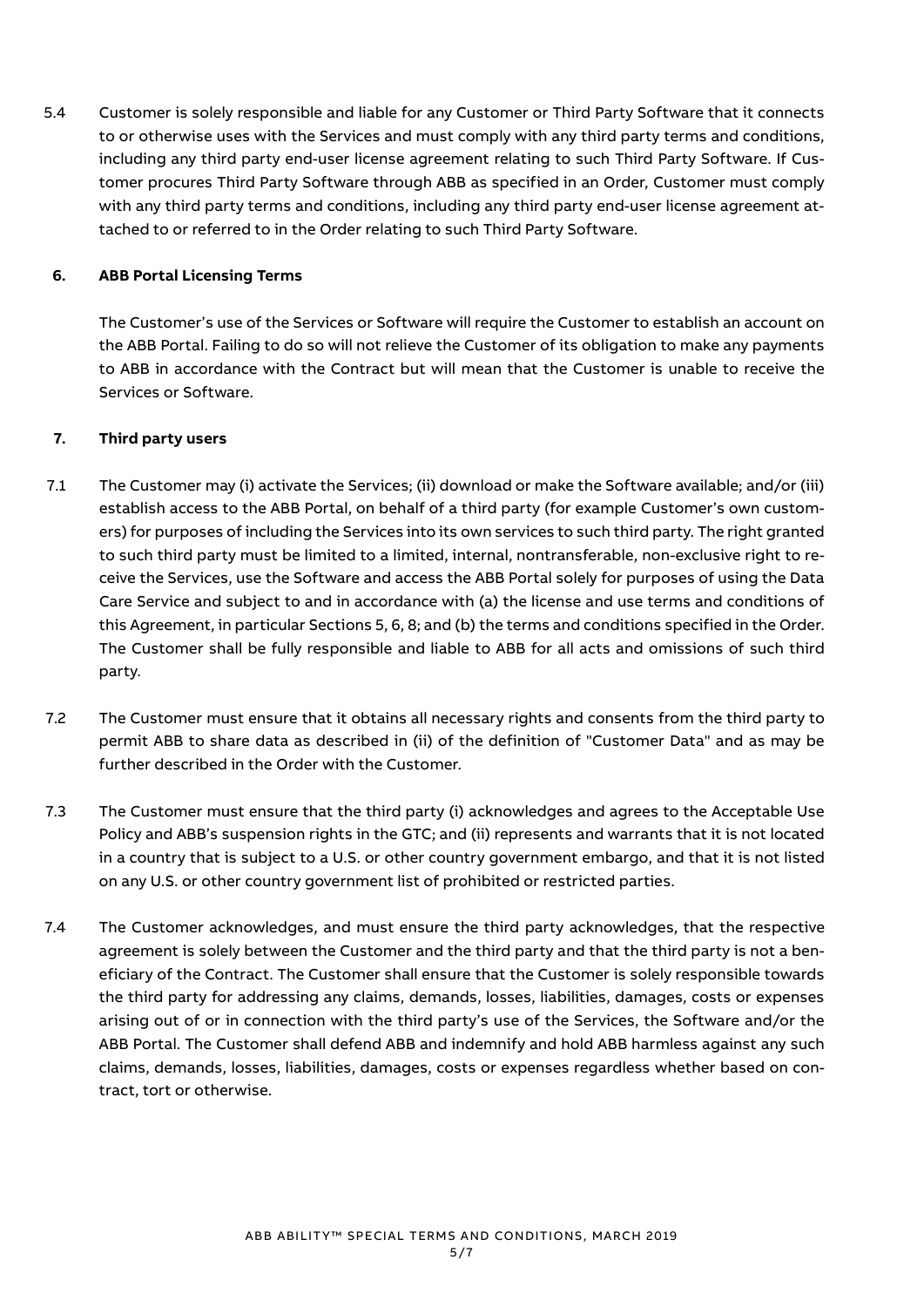7.5 Notwithstanding the foregoing, the Customer acknowledges that the third party will be obliged to accept separate terms and conditions (e.g. terms of use when registering an account on the ABB Portal) when accessing or using the Services, Software and/or ABB Portal. The third party's acceptance of such terms and conditions shall not relieve Customer from any of its obligations under the Contract.

## **8. Customer responsibilities**

- 8.1 The Customer shall: (i) co-operate with ABB in all matters relating to the Services and/ or the Software; and (ii) provide ABB with such information and materials as ABB may reasonably require in order to provide the Services and/or the Software, and ensure that such information is accurate, timely and complete in all material respects.
- 8.2 The provision of Services requires and is based on the collection and processing of certain Customer Data and may require the establishment of a remote connection between the ABB Platform on one side and certain Customer systems on the other side. The Customer shall (i) establish and maintain such remote connection.

## **9. Subscription License Renewal**

Except as otherwise set forth on an applicable Order, the license period for a paid subscription license terminates once the end date of Customer's paid subscription has been reached.